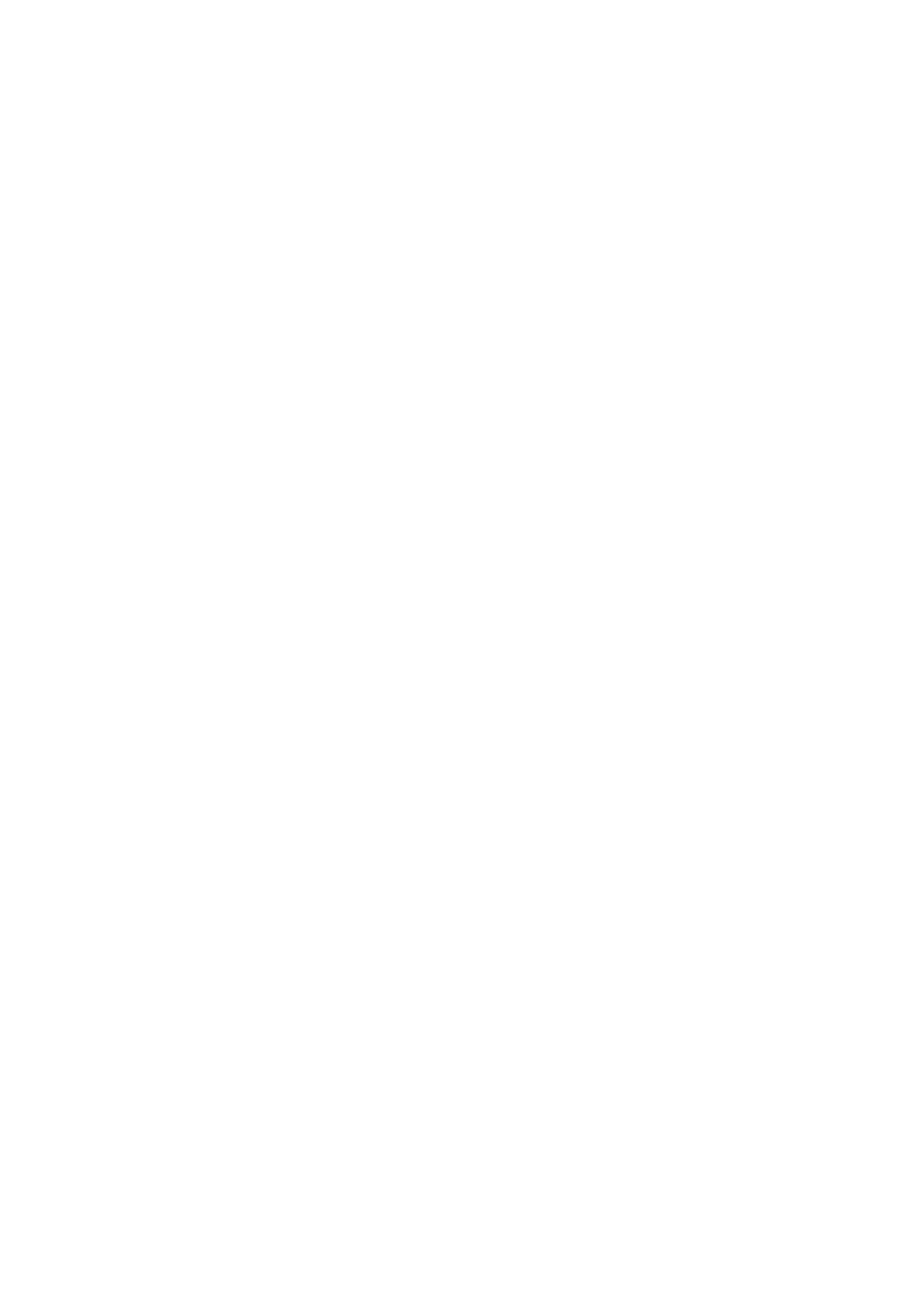#### Dear Parent/Carer

At Linton Village College, we value the experiences and opportunities gained from Enrichment Week. Since the Covid pandemic, we recognise that students have missed out on the outstanding enrichment provision usually on offer, so we have worked hard to put together an exciting residential for year 10. Residential visits are designed to enrich and extend the work that students do in College as well as offer them a chance to extend their social and recreational experiences.

In order for Enrichment week to recommence in June 2022, and to enable this to happen safely with minimal risk, we have adjusted the programme to include the following:

- to base all of our residential trips in the UK to comply with up to date guidance on Covid restrictions at the time where necessary.
- to launch the trips earlier to allow parents a longer payment time, as we understand the current difficult economic climate.
- to source places that currently comply with the Covid restrictions and will offer us payment reassurances should we enter another lockdown.
- to offer cost effective trips which are all comparable in price.

#### **Key information**

| <b>Destination</b> | Caythorpe Court – Lincolnshire |  |  |
|--------------------|--------------------------------|--|--|
| Accommodation      | Fullboard                      |  |  |
| <b>Dates</b>       | $6th$ June 2022 - 10 June 2022 |  |  |
| Cost               | £435.00                        |  |  |

Details and costings are subject to change, according to the numbers of students who wish to go. an example of some of the activities available are abseiling, archery, climbing, kayaking,

If a student decides not to take part in the residential, they will be asked to arrange work experience for this week in June 2022, Mr Simmons will advise nearer the time.

All visits will have carefully planned programmes that provide the young people with structured days which will include periods of recreation, relaxation and fun. Students will be appropriately supervised and all visits are covered by the College or other insurance schemes. All trips will be following the government Covid guidelines at the time of the trip.

A meeting for all students and at least one parent (or responsible adult) will be arranged nearer to the time of departure. It is a requirement for at least one parent/carer to attend the relevant meeting for their child.

#### **Trip requirements and documentation**

#### **1 Medical information**

If your child has an existing medical condition, or has any special requirements that could impact upon the safety or suitability of the trip, or takes part in activities such as go-karting and speedway outside of school, please *ensure these are indicated in the attached medical form.* If this is not declared prior to booking and you have to cancel due to medical issues, this may affect your insurance claim.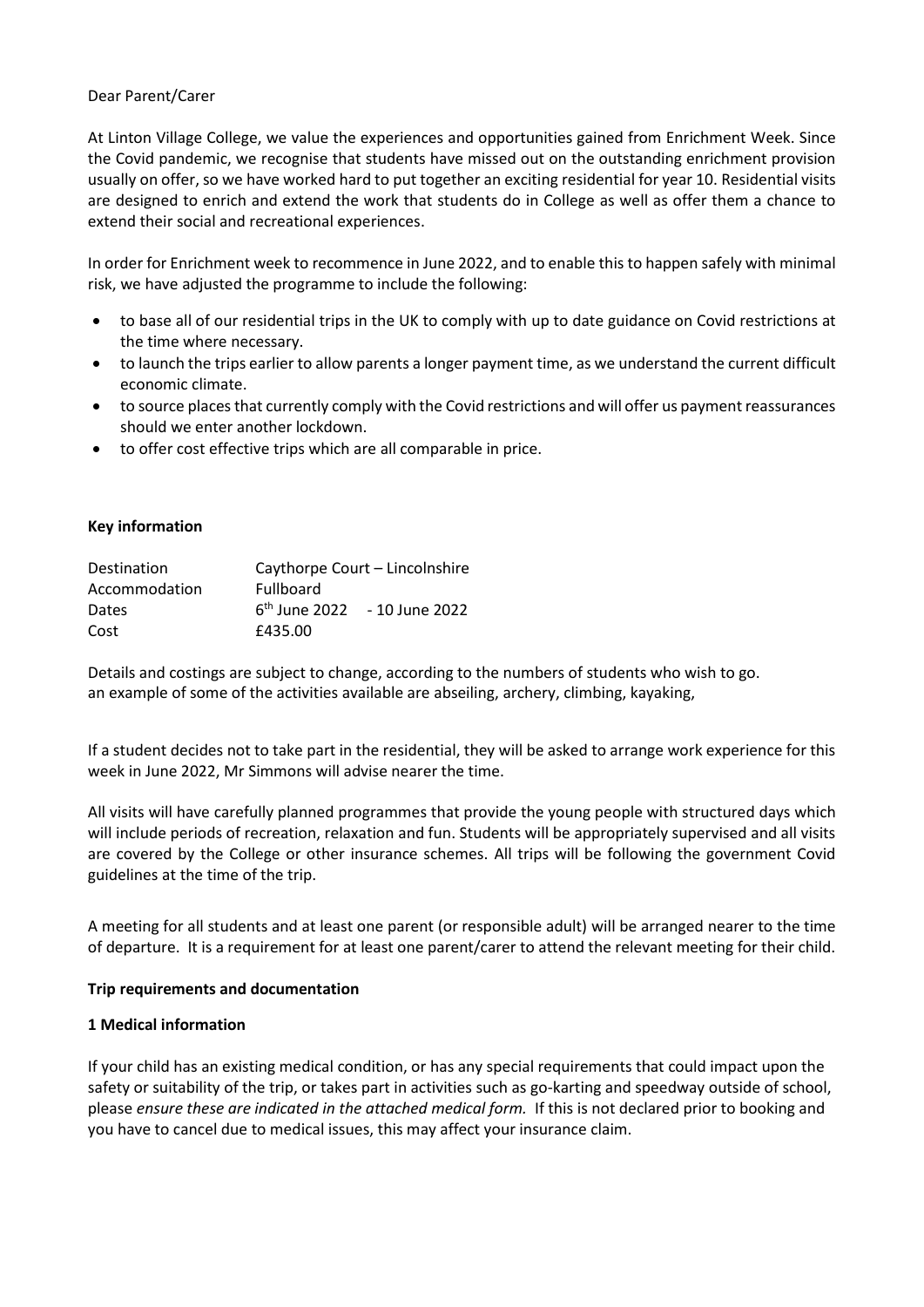#### **2 Discipline Code of Conduct**

Please read the attached Discipline Code of Conduct, sign and return to Mrs Fenn. During the checkout process within sQuid you will also be asked to confirm you and your child agree to the discipline code of conduct. The College reserves the right to not take students for the following reasons:

- Where students give rise for concern through poor behaviour across the whole school community
- Where parents/carers are not supportive of the college's student code of conduct

#### **Payment details**

The cost of the trip is £435.00, please pay the **£50.00** deposit amount via the sQuid online payment system no later than **10th September 2021**. A second deposit of **£100.00** will be required by **30th November 2021** at this time, all deposits paid to Linton Village College are non-refundable. Remaining payments can be made via the sQuid online payment system. The balance for **all** trips must be paid by **18th March 2022.**

Please be aware that by making a deposit payment, this will become a commitment to further payments for the trip, otherwise the school will be in debt to the tour companies.

We understand that circumstances may arise that could result in you needing to cancel your child's place. As we incur cost from the time that you confirm your child's place, the cancellation charges shown below will be applied, unless there is a medical reason and a doctor's certificate to confirm the reason. The College must be notified of all cancellations in writing and charges will apply from the date this notification is received.

| Period before departure which written                         | Amount of cancellation charged as a percentage |
|---------------------------------------------------------------|------------------------------------------------|
| cancellation is received                                      | of trip price                                  |
| $1st$ & 2 <sup>nd</sup> deposit if before $18th$ March unless | Deposits only                                  |
| medical                                                       |                                                |
| Any cancellation after 19 <sup>th</sup> March unless medical  | 100%                                           |

Residential trips are exempt from the voluntary contribution requirements. However, in exceptional circumstances, an application can be made to the Linton Village College Trust Fund. The Trust has a rigorous process for applications including, but not solely, proof of being in receipt of Free School Meals. An application form can be obtained from Mrs Fenn. Please also return completed forms to **Mrs Fenn**. A decision will then be made on the level of support given.

I hope you agree the trip to Claythorpe Court is excellent value for money and that your child will have a fantastic experience. If I can be of any further assistance, please do not hesitate to contact [Carey.mayzes@lvc.org](mailto:Carey.mayzes@lvc.org) at the College.

Yours faithfully

Mr J Hyde Director of Enrichment [Jerry.hyde@lvc.org](mailto:Jerry.hyde@lvc.org)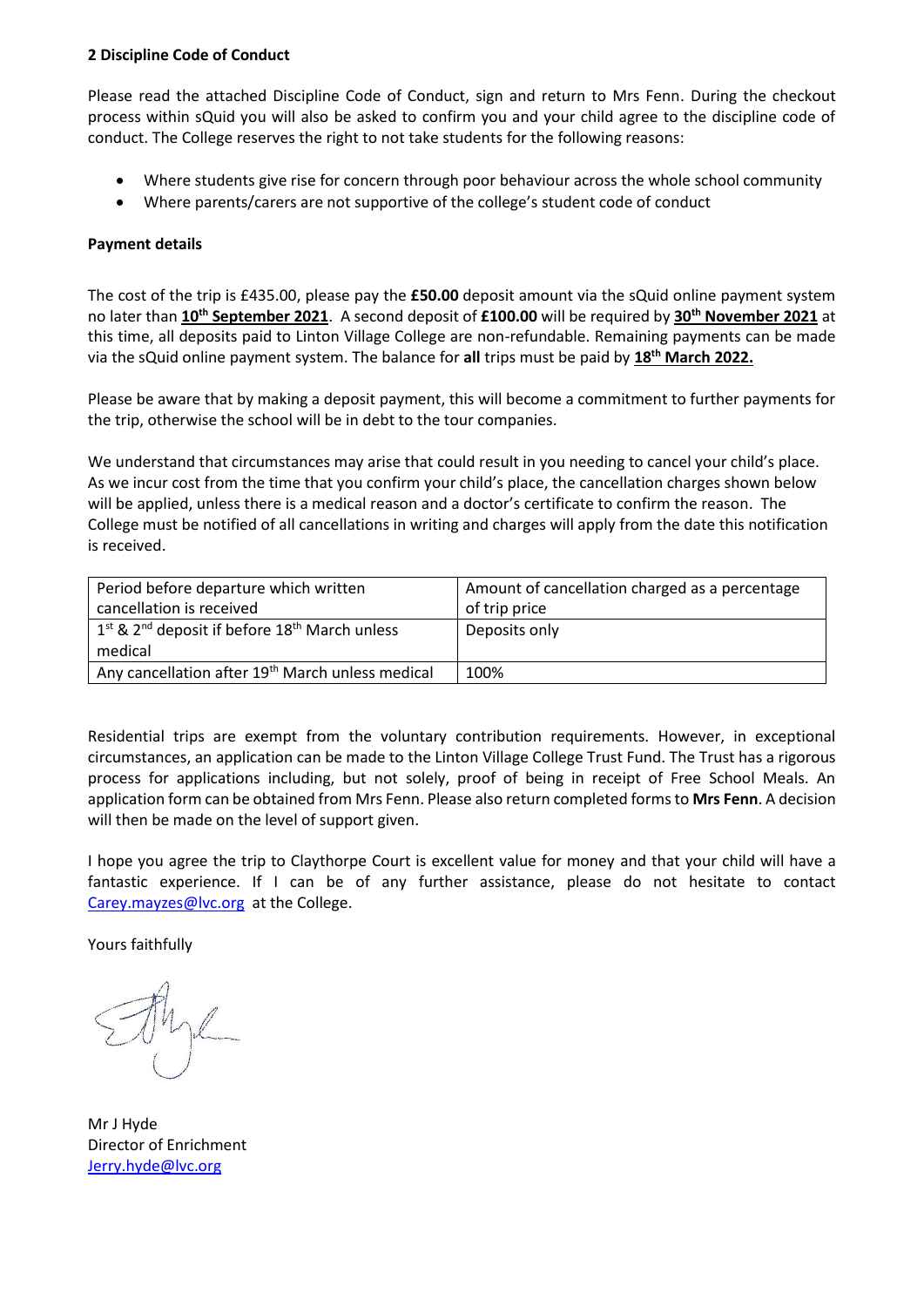#### **Please return this form to Mrs Fenn via reception by Friday 10th September 2021**

| I would like my child to be considered for Caythorpe Court residential Y/N                              |
|---------------------------------------------------------------------------------------------------------|
| I will arrange work experience for this week for further details please contact jan.simmons@lvc.org Y/N |
|                                                                                                         |

## **I have paid the 1st deposit of £50.00 via the online sQuid system and agree to pay the 2nd deposit by 30 November 2021**

### **DISCIPLINE CODE OF CONDUCT (VISITS)**

Whilst on a trip or activity off of the College premises your child is expected to set a good example and be an ambassador for Linton Village College. Itemised below is the code of conduct that your child is expected to follow.

- 1. Instructions of staff must be obeyed without delay at all times.
- 2. Hotel bedrooms are out-of-bounds to the opposite sex at all times.
- 3. Rooms are to be kept clean and tidy. Any damage has to be paid for by the individual or the costs shared if there is collective responsibility.
- 4. No inappropriate use of the internet eg inappropriate websites with unsuitable content or cyber-bullying
- 5. No photographs or videos of people without their permission.
- 6. Students are not allowed to smoke.
- 7. Alcoholic drinks are not allowed to be purchased or consumed.
- 8. Drugs (legal and illegal) are not allowed to be carried, purchased or used.
- 9. Punctuality is essential. Students must be ready for all programmed activities.
- 10. Bed times will be strictly adhered to.
- 11. Students are expected to be polite and well-mannered at all times.

Any serious breach of this discipline code could lead to the following: -

- a) no evening activities for the offender(s)
- b) parents to be contacted and exclusion from daytime activities
- c) in the most extreme cases if the group leader determines it necessary, your child may be sent home at the parent's expense. This may involve you collecting your child from the venue. The Principal of the College will be consulted before any action is taken.

While travelling by coach, students should:

- sit on a seat facing the front
- wear their seat belts properly
- not chew gum
- not use the ashtrays
- put any rubbish in the bags provided
- only get out of their seats in an emergency (i.e. feeling ill)
- only use personal devices to listen to music

I fully understand the implications of the discipline code of conduct and agree to comply with procedures (see (c) above).

## **I have completed the medical form and declared any pre-existing medical conditions/special requirements**